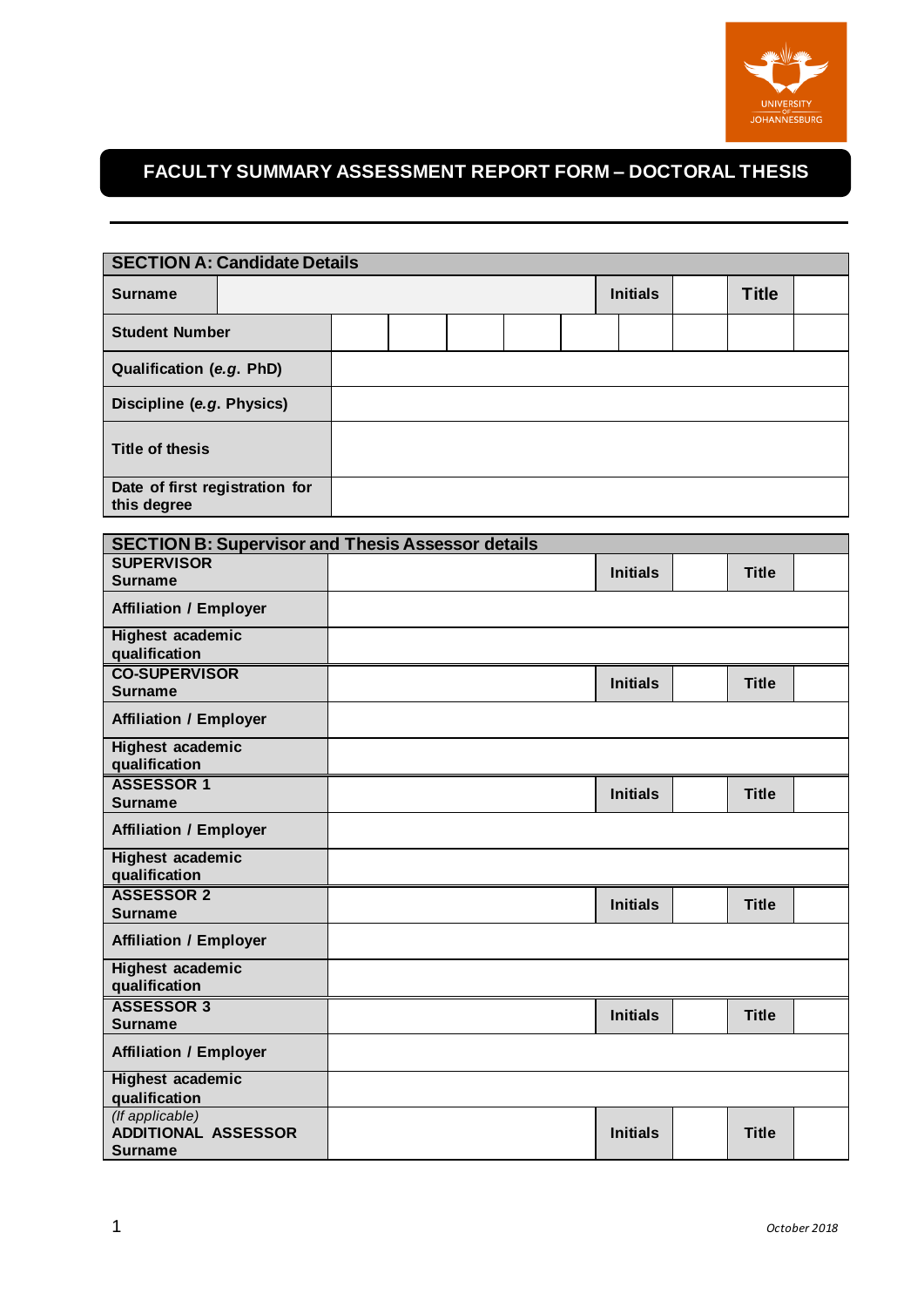| <b>Affiliation / Employer</b>                              |                 |              |  |
|------------------------------------------------------------|-----------------|--------------|--|
| <b>Highest academic</b><br>qualification                   |                 |              |  |
| (If applicable)<br><b>EXPERT ADVISOR</b><br><b>Surname</b> | <b>Initials</b> | <b>Title</b> |  |
| <b>Affiliation / Employer</b>                              |                 |              |  |
| Highest academic<br>qualification                          |                 |              |  |
| (If applicable)<br><b>ARBITER Surname</b>                  | <b>Initials</b> | <b>Title</b> |  |
| <b>Affiliation / Employer</b>                              |                 |              |  |
| <b>Highest academic</b><br>qualification                   |                 |              |  |

**SECTION C: Supervisor Summary of Assessment Reports** *[completed by Supervisor]*

 *[add more pages if needed]*